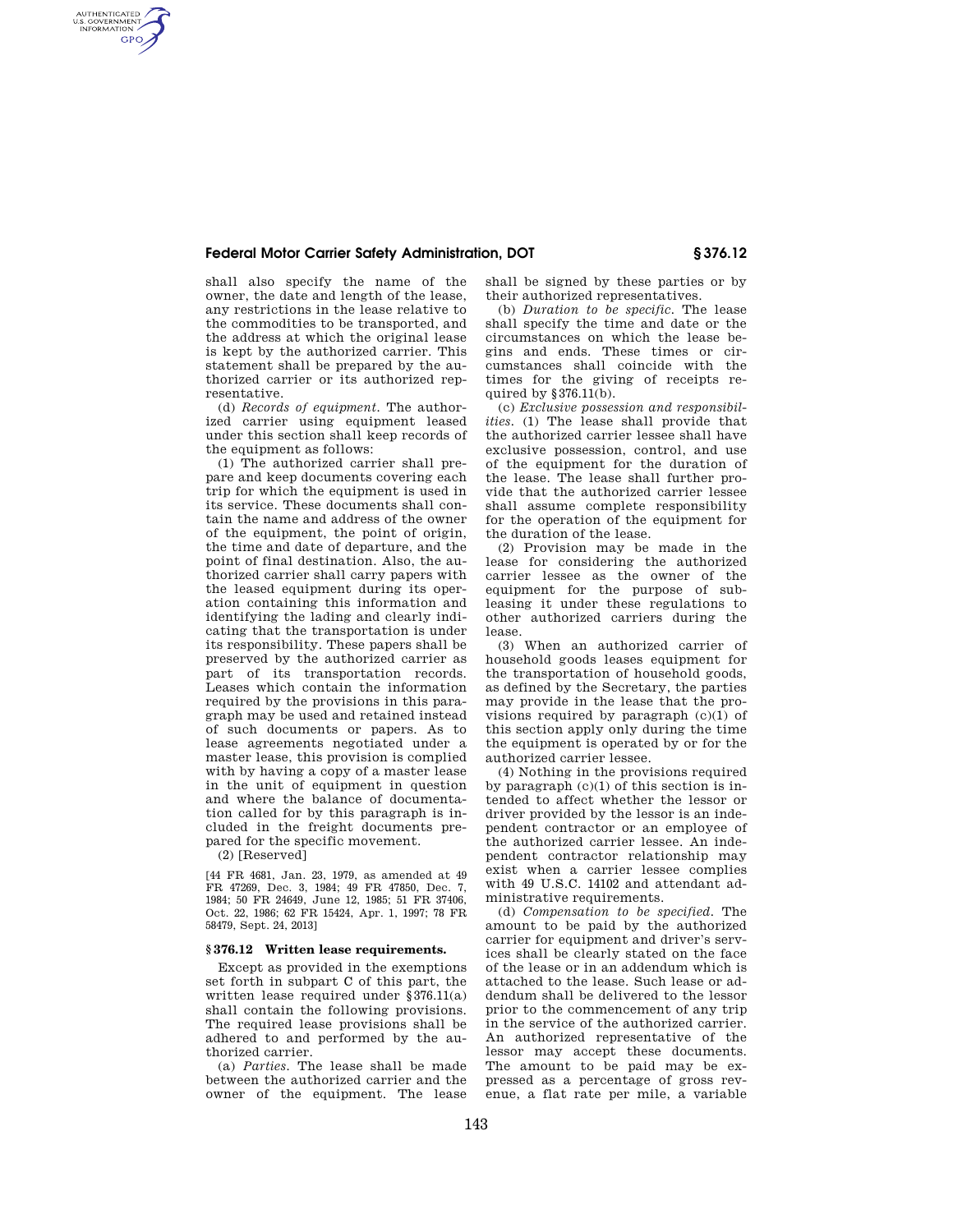rate depending on the direction traveled or the type of commodity transported, or by any other method of compensation mutually agreed upon by the parties to the lease. The compensation stated on the lease or in the attached addendum may apply to equipment and driver's services either separately or as a combined amount.

(e) *Items specified in lease.* The lease shall clearly specify which party is responsible for removing identification devices from the equipment upon the termination of the lease and when and how these devices, other than those painted directly on the equipment, will be returned to the carrier. The lease shall clearly specify the manner in which a receipt will be given to the authorized carrier by the equipment owner when the latter retakes possession of the equipment upon termination of the lease agreement, if a receipt is required at all by the lease. The lease shall clearly specify the responsibility of each party with respect to the cost of fuel, fuel taxes, empty mileage, permits of all types, tolls, ferries, detention and accessorial services, base plates and licenses, and any unused portions of such items. The lease shall clearly specify who is responsible for loading and unloading the property onto and from the motor vehicle, and the compensation, if any, to be paid for this service. Except when the violation results from the acts or omissions of the lessor, the authorized carrier lessee shall assume the risks and costs of fines for overweight and oversize trailers when the trailers are pre-loaded, sealed, or the load is containerized, or when the trailer or lading is otherwise outside of the lessor's control, and for improperly permitted overdimension and overweight loads and shall reimburse the lessor for any fines paid by the lessor. If the authorized carrier is authorized to receive a refund or a credit for base plates purchased by the lessor from, and issued in the name of, the authorized carrier, or if the base plates are authorized to be sold by the authorized carrier to another lessor the authorized carrier shall refund to the initial lessor on whose behalf the base plate was first obtained a prorated share of the amount received.

## **§ 376.12 49 CFR Ch. III (10–1–13 Edition)**

(f) *Payment period.* The lease shall specify that payment to the lessor shall be made within 15 days after submission of the necessary delivery documents and other paperwork concerning a trip in the service of the authorized carrier. The paperwork required before the lessor can receive payment is limited to log books required by the Department of Transportation and those documents necessary for the authorized carrier to secure payment from the shipper. In addition, the lease may provide that, upon termination of the lease agreement, as a condition precedent to payment, the lessor shall remove all identification devices of the authorized carrier and, except in the case of identification painted directly on equipment, return them to the carrier. If the identification device has been lost or stolen, a letter certifying its removal will satisfy this requirement. Until this requirement is complied with, the carrier may withhold final payment. The authorized carrier may require the submission of additional documents by the lessor but not as a prerequisite to payment. Payment to the lessor shall not be made contingent upon submission of a bill of lading to which no exceptions have been taken. The authorized carrier shall not set time limits for the submission by the lessor of required delivery documents and other paperwork.

(g) *Copies of freight bill or other form of freight documentation.* When a lessor's revenue is based on a percentage of the gross revenue for a shipment, the lease must specify that the authorized carrier will give the lessor, before or at the time of settlement, a copy of the rated freight bill or a computer-generated document containing the same information, or, in the case of contract carriers, any other form of documentation actually used for a shipment containing the same information that would appear on a rated freight bill. When a computer-generated document is provided, the lease will permit lessor to view, during normal business hours, a copy of any actual document underlying the computer-generated document. Regardless of the method of compensation, the lease must permit lessor to examine copies of the carrier's tariff or, in the case of contract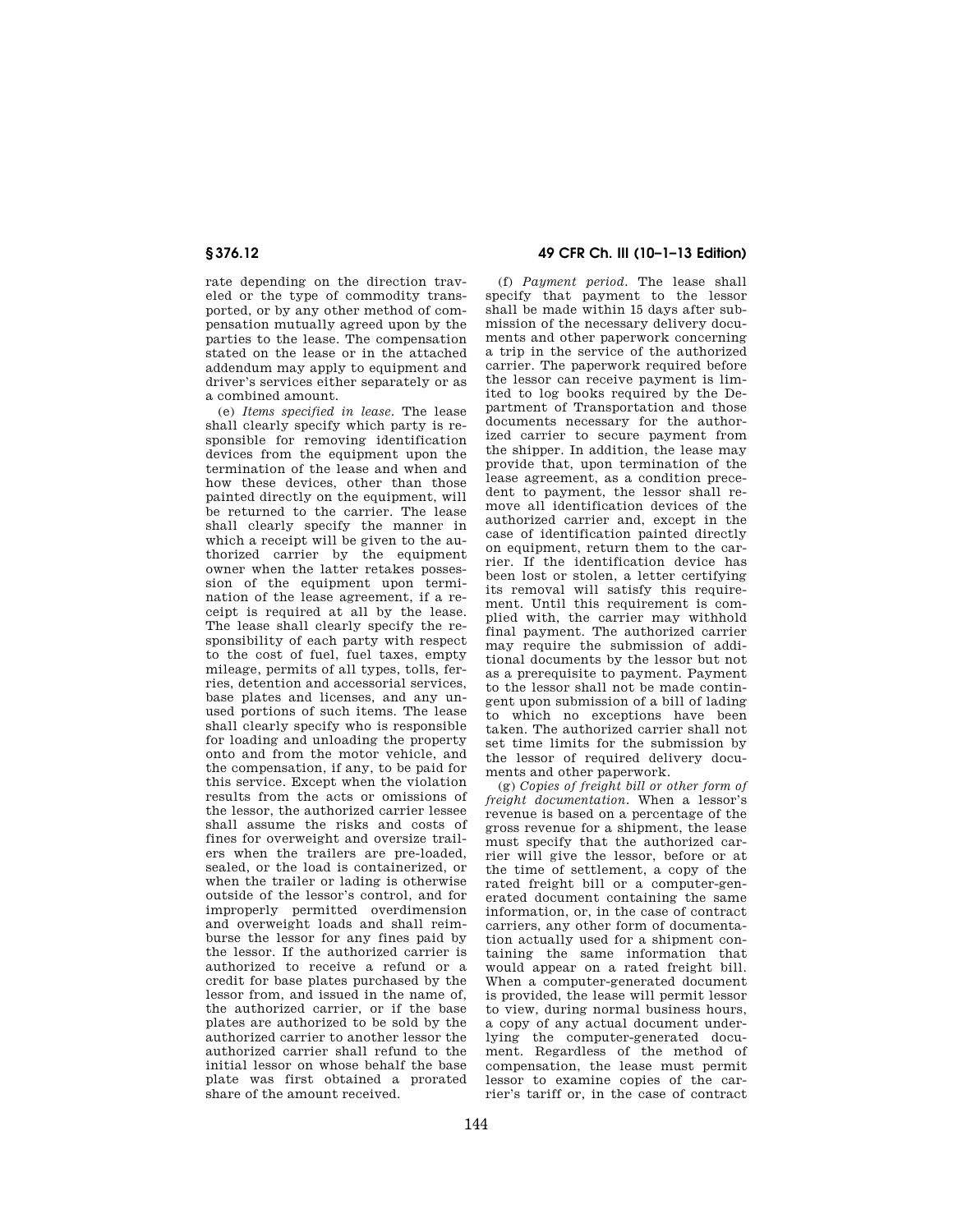## **Federal Motor Carrier Safety Administration, DOT § 376.12**

carriers, other documents from which rates and charges are computed, provided that where rates and charges are computed from a contract of a contract carrier, only those portions of the contract containing the same information that would appear on a rated freight bill need be disclosed. The authorized carrier may delete the names of shippers and consignees shown on the freight bill or other form of documentation.

(h) *Charge-back items.* The lease shall clearly specify all items that may be initially paid for by the authorized carrier, but ultimately deducted from the lessor's compensation at the time of payment or settlement, together with a recitation as to how the amount of each item is to be computed. The lessor shall be afforded copies of those documents which are necessary to determine the validity of the charge.

(i) *Products, equipment, or services from authorized carrier.* The lease shall specify that the lessor is not required to purchase or rent any products, equipment, or services from the authorized carrier as a condition of entering into the lease arrangement. The lease shall specify the terms of any agreement in which the lessor is a party to an equipment purchase or rental contract which gives the authorized carrier the right to make deductions from the lessor's compensation for purchase or rental payments.

(j) *Insurance.* (1) The lease shall clearly specify the legal obligation of the authorized carrier to maintain insurance coverage for the protection of the public pursuant to FMCSA regulations under 49 U.S.C. 13906. The lease shall further specify who is responsible for providing any other insurance coverage for the operation of the leased equipment, such as bobtail insurance. If the authorized carrier will make a charge back to the lessor for any of this insurance, the lease shall specify the amount which will be charged-back to the lessor.

(2) If the lessor purchases any insurance coverage for the operation of the leased equipment from or through the authorized carrier, the lease shall specify that the authorized carrier will provide the lessor with a copy of each policy upon the request of the lessor. Also, where the lessor purchases such insurance in this manner, the lease shall specify that the authorized carrier will provide the lessor with a certificate of insurance for each such policy. Each certificate of insurance shall include the name of the insurer, the policy number, the effective dates of the policy, the amounts and types of coverage, the cost to the lessor for each type of coverage, and the deductible amount for each type of coverage for which the lessor may be liable.

(3) The lease shall clearly specify the conditions under which deductions for cargo or property damage may be made from the lessor's settlements. The lease shall further specify that the authorized carrier must provide the lessor with a written explanation and itemization of any deductions for cargo or property damage made from any compensation of money owed to the lessor. The written explanation and itemization must be delivered to the lessor before any deductions are made.

(k) *Escrow funds.* If escrow funds are required, the lease shall specify:

(1) The amount of any escrow fund or performance bond required to be paid by the lessor to the authorized carrier or to a third party.

(2) The specific items to which the escrow fund can be applied.

(3) That while the escrow fund is under the control of the authorized carrier, the authorized carrier shall provide an accounting to the lessor of any transactions involving such fund. The carrier shall perform this accounting in one of the following ways:

(i) By clearly indicating in individual settlement sheets the amount and description of any deduction or addition made to the escrow fund; or

(ii) By providing a separate accounting to the lessor of any transactions involving the escrow fund. This separate accounting shall be done on a monthly basis.

(4) The right of the lessor to demand to have an accounting for transactions involving the escrow fund at any time.

(5) That while the escrow fund is under the control of the carrier, the carrier shall pay interest on the escrow fund on at least a quarterly basis. For purposes of calculating the balance of the escrow fund on which interest must